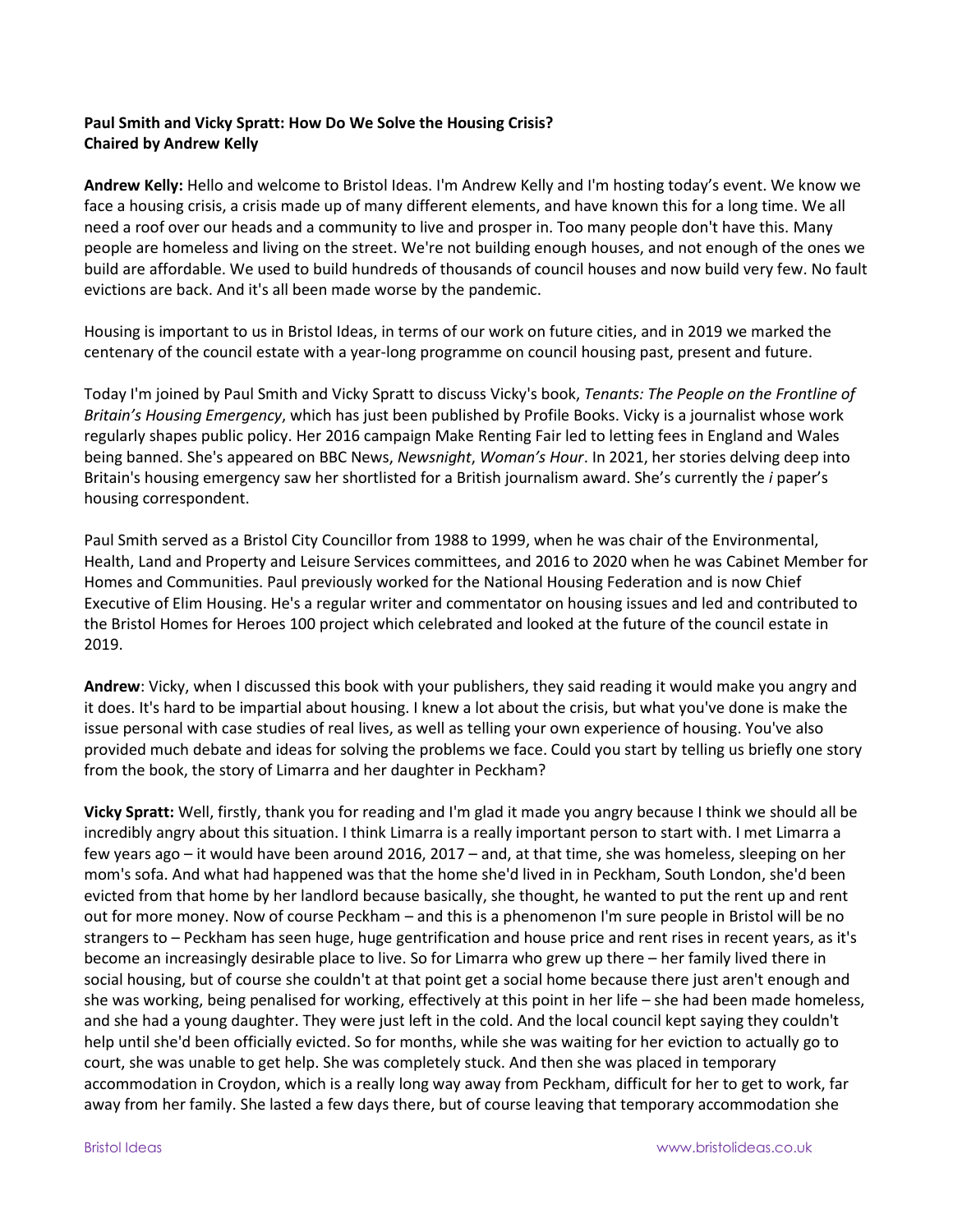risked making herself known as what's called intentionally homeless, and forfeiting the accommodation she was given. But it was unworkable. She'd been moved out, away from work, away from her kid's school, away from her support network, away from her mum, her free childcare, and the whole situation was absurd. The impact on her mental health of going through this process and, as she put it to me, being completely dehumanised and treated like crap, had made her feel suicidal.

We spoke on and off for years. I met with her at her mum's house. To me, it was such a clear injustice and an example of someone who, well, and let's be clear, regardless of whether you're in work or not, if you need social housing, you should be able to get it. But Limarra is someone who was working really, really hard and had ambitions and wanted to get to a certain place in her career, and was being told that she was earning too much to get help. She was actually told by a housing officer to stop working, but she couldn't afford to rent anything privately in the area she'd grown up in.

And so I think we need social housing for everyone who needs it, regardless of their situation, regardless of whether they are in work or can work, but now we also have this sort of emerging category that I think Limarra falls into – people who work, maybe are on low-to-middle incomes, who would once have qualified for social housing but now don't and struggle to afford private rent. And she embodied all of that to me. She's done everything right. She had done everything right. She had done everything she was told to do. She worked hard at school, she took on student debt, she went to uni, and it still wasn't enough to stay in the area she grew up in and keep paying the rent there.

**Andrew:** And Limarra is one of many millions, isn't she? You give the staggering figure, if you include children, of 22 million people who don't have a safe, secure, stable home. Phenomenal figure.

**Vicky:** It's worth just pausing on that for a moment. It's shocking. That's individuals, so obviously the total number of households is lower. But I think what's happened in my lifetime – I'm 34, so I'm almost the same age… well, I'm exactly the same age as the 1988 Housing Act, I believe, which is an important point - because what's happened since that piece of legislation is the expansion of the private rented sector, which is unstable and unaffordable. And of course during that time, as you've already pointed out, social housing has diminished, and house prices have gone in one direction, which is up and up and currently reaching new record highs, and as a result, people rely on private renting. But it doesn't work because landlords want to make money. Even though at this point, private landlords are really important housing providers, right? We don't have anywhere else for people to go until we have enough social housing. But of course, they're individuals with their own needs, their own desires, they want to make as much money from property as they can, most of them. It's completely legal for them to do so. So it creates this precarity where they see an area is up and coming, like Peckham, and I believe certain parts of Bristol, though you guys will know more about that than me, and what do they do? They evict people and cash in and make hay while the sun shines.

**Andrew:** I want to come back to Bristol. Paul, we should say that you were interviewed for this book, and you appear in it and gave some help for it. What were your initial thoughts on reading the book?

**Paul Smith:** Well, I think it's a really important piece of work. Very often – and as a housing profession we do the same thing as well – we tell the story through numbers. And actually it's not about numbers, it's about people. Vicky probably could have written 20 books with the stories in. And these stories that appear in there are replicated over and over and over again. At one point I thought I was reading *The Road to Wigan Pier*. We just have moved on so little. In fact, it feels like we're moving back to a sort of Victorian era; I think Vicky in her book says [what she found] would not be unfamiliar to Dickens in terms of the conditions people live in.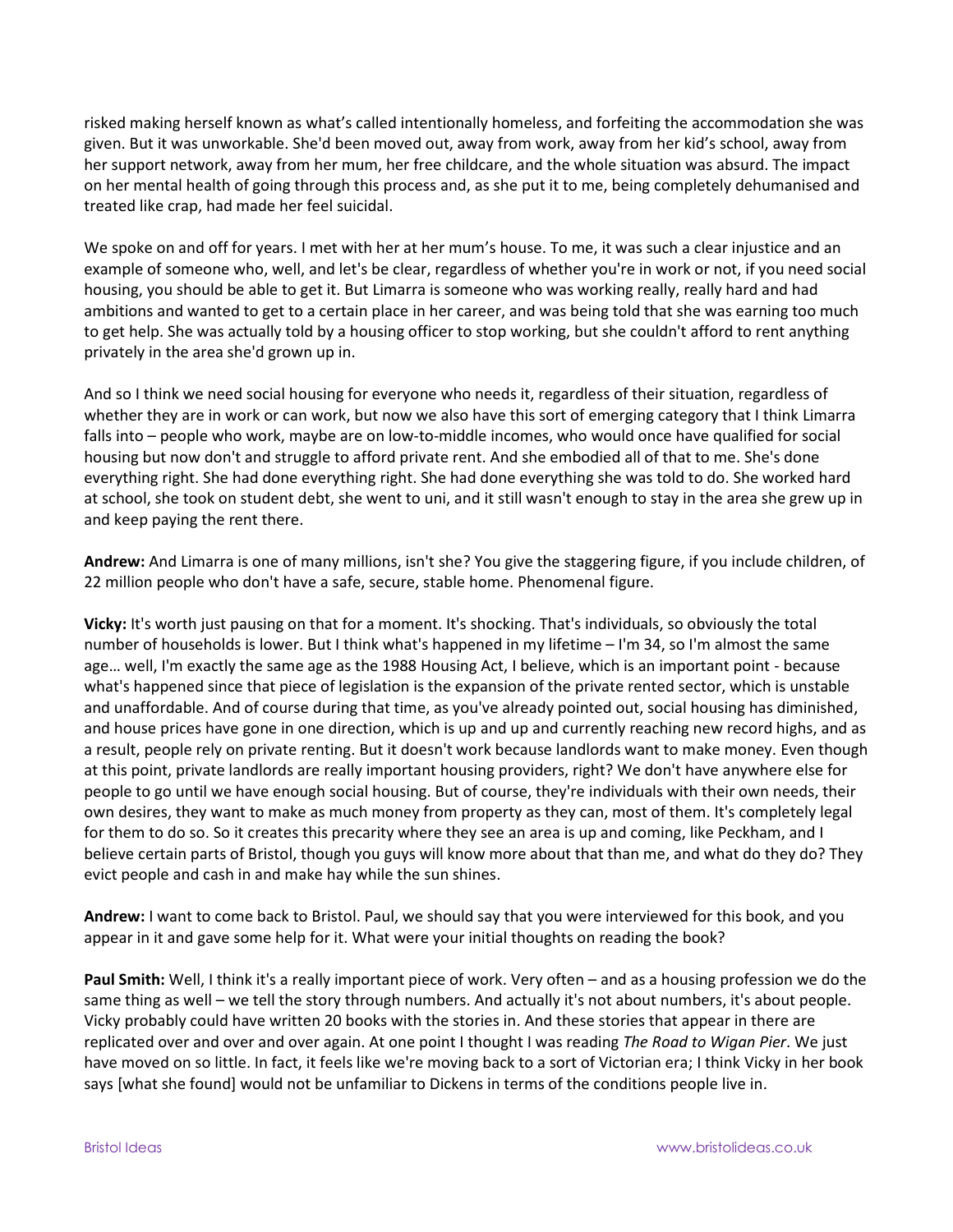But it's not just about the conditions, it's about the fear, the fear people have of losing their home, of losing their security, losing their contact with communities. You read that over and over again as you go through each chapter of the book. And, obviously, as a councillor, I picked up things like that through my casework, you do see it, and you try and do what you can, but actually it's an embedded system problem, which to my mind is the root of what we call the housing crisis.

And we have to remember that for a lot of people the housing market is not a crisis. The housing market is an amazing source of finance for them. It dates back to the 1980s and two pieces of legislation –the 1980 Housing Act, which brought in the Right to Buy, and the 1988 Housing Act, which brought in a whole load of things actually, it's an amazingly terrible piece of legislation. Vicky says it's when she was born; it's when I got my first job in housing. It ended rent control within the sector, it took away guaranteed 100 per cent grants for housing associations for building new properties, which pushed up housing association rents as well as the private sector rents.

It feels like we've been on a sort of slow burn now for over 30 years which has led to what we now call the housing crisis. And if you don't get angry reading Vicky's book, then really I don't know what's wrong with you.

**Andrew:** And, Paul, you led our 2019 Homes for Heroes project looking at the council estate. It's often hard to believe that we used to build hundreds of thousands of council houses in this country.

**Paul:** Yes, and we need we need to do that again if we're going to get anywhere near to solving these problems. To my mind, there are two things that are critically important to actually getting us back to a [better] position. One is a mass building of social housing. Much more significant than we are now. And the other is the reintroduction of rent controls. Those two things together would make a phenomenal difference. The thing about building council housing is you can't do it overnight. The thing about rent controls, is actually you'd see quite a lot of private landlords exit the market and allow councils to buy back a lot of their housing. Forty per cent of homes sold through the Right to Buy – actually described by academics as a conservative estimate – are now private rented homes.

**Andrew:** Vicky, you talk about how the Right to Buy has turned into the right to buy to let.

**Vicky:** Absolutely. And I mean, it was one of the greatest acts of privatisation this country has ever seen. And I think of economic self-harm, right? Now, so many landlords own properties that were once owned by local authorities and they rent them out on the private market, and ordinary people are contributing to this through taxes, because a lot of those tenants are paying for their rent in housing benefit.

There's something I want to be really clear about here, because I think on the right, that fact has been used to justify benefits cuts – 'Oh, if we cut benefits, as George Osborne did, then the housing benefit bill will go down.' That's not what happened when they cut housing benefit. What happened is that it's just harder for people who rely on state support to pay private rents. And so that's where we are. And for anyone watching this who doesn't know the mechanism through which housing benefit is calculated today, and you'd be forgiven for not knowing, it's through the local housing allowance [LHA]. Housing benefit is now available through Universal Credit. What they did during the coalition era was cut LHA, so it went down to covering far less of market rents than it had previously. During the pandemic, it was brought back up so that, in theory, housing benefit will cover the lowest third of market rent in an area. That was good. I think experts would have liked to see it be the lowest half. That has now been frozen at what is effectively a 2019 rent level. Since then, rents, like house prices, have continued to reach historic highs around the country, not just in London, because of course lots of people have left London and other cities and gone to other areas.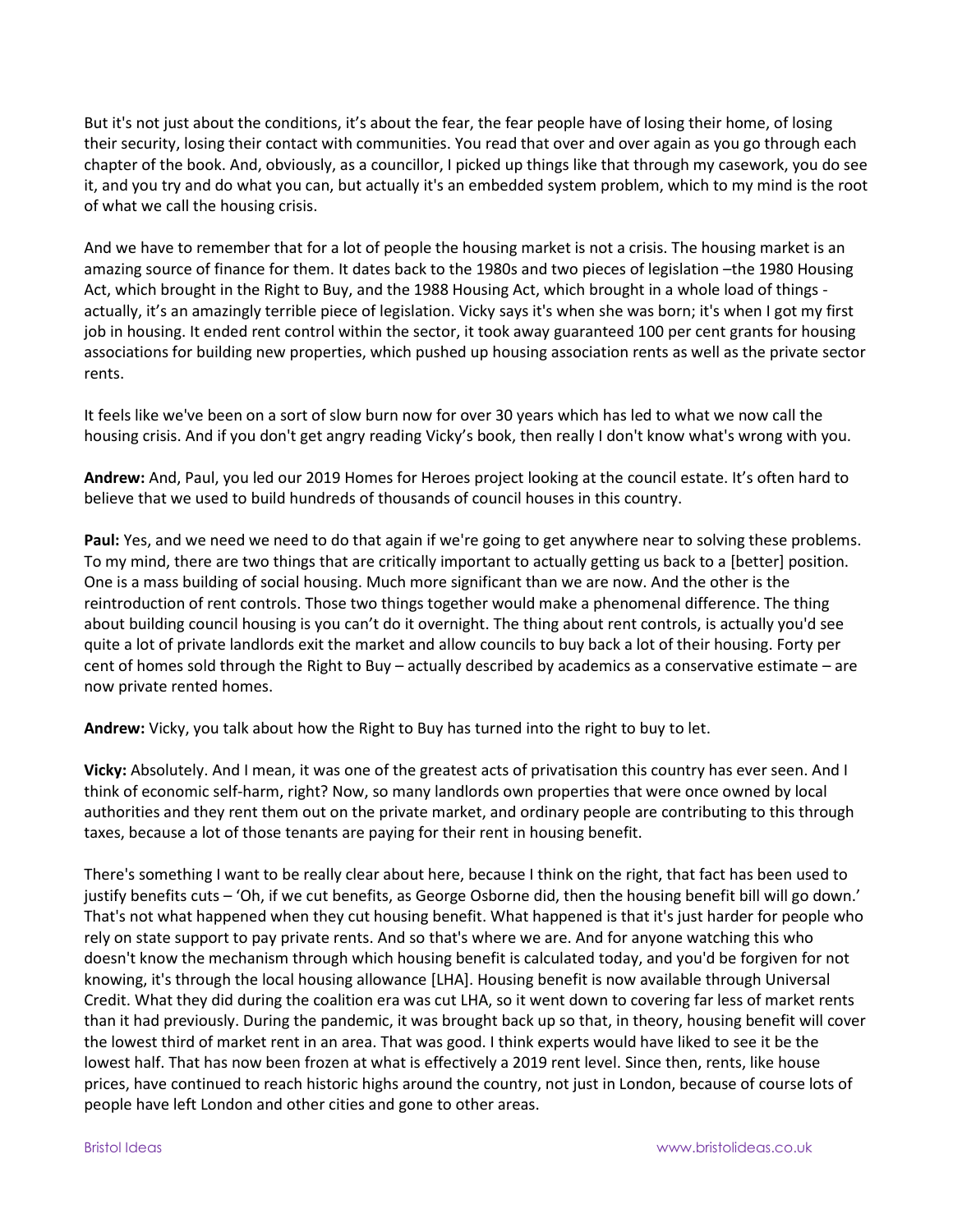So now we've got a situation where those most in need are struggling because housing benefit doesn't cover rent. So the whole thing is all linked, as Paul rightly points out; the obvious solutions are building social housing and also rent control. Cutting the benefits available to people who can't get a social home and can't buy a house and might never buy a house is not the answer.

I think it's worth pausing on the fact that we had a government that thought that could possibly be the answer. I think this is a huge part of what I've tried to get across in *Tenants*. I think of what I see in my reporting week-in week-out, and I think one of the big issues we've got, is that the people in charge of housing policy have no idea what it's like to struggle or grow up in a social home, in a council home or a privately rented home, to have parents who worry about paying their rent. I'll never forget interviewing George Osborne's SpAd [special adviser]. This was for a publication called Tortoise Media, if anyone wants to look it up, about another policy, similarly named 'Help to Buy', and obviously very controversial – I actually used it myself to buy a house, full disclosure – but it gives people a government equity loan and then they can buy a house with a 5 per cent deposit. Now for lots of people, that's one of the only ways to buy a home now, although it's going to end next year.

So I was speaking to the special adviser who'd helped Osborne with this – I believe he now works at an investment fund – and he said to me, when I said I've used the scheme – I took out a government loan to the tune of £150k, let's say, my mortgage is around £200k – and he was like, 'Oh, well, have you paid the government loan off yet?' I was like, would I have taken a £150,000 government loan if I could pay a £150,000 loan? And this is the thing. I think when you're very, very wealthy, taking out huge loans to start businesses or whatever, it's quite commonplace. When they were designing that policy, I genuinely think they thought that some of the people using it would be able to pay off those loans. And that speaks to me to the problem with the way that housing is approached, because if you don't know what it's like to have very little, to have nothing, to be worried about your rent going up, how can you legislate?

Paul: I think an interesting point, Vicky, is also that there isn't more work like yours, because also a lot of your colleagues in journalism have absolutely no idea what it's like. There was a report recently which showed that to get into the media, you almost have to have come from a wealthy background. A huge proportion of people in the BBC and in the print media come from public schools.

We're shocked reading Vicky's book, but part of the reason why we're shocked is because those stories aren't told enough because it doesn't resonate with the sort of middle-class culture of the media. And so when people talk about the housing crisis, they're also talking about how much their house has gone up in value, or they're talking about, 'Oh, my grandchildren are finding it difficult.' I remember I went to an event organised by one of the big housing finance agencies about the housing market, how the housing market is doing. And it was really weird. The dissonance was unbelievable. Before the meeting formally started, we'd all got a bacon butty and an orange juice, and people were talking about how difficult it was for their kids to find somewhere to buy. And then when we went into the formal session, they were all talking about how wonderful it was that house prices were going up, as if the two things were completely unrelated.

Also reflecting on a couple of things that Vicky's just said – firstly, we've now got a benefit system where the whole purpose of it seems to be to punish people rather than support people, and is one of the things that is fueling homelessness and precarity in housing. And we have a government, which for various periods of time, has seen that the way to deal with the housing crisis is to use demand-side mechanisms, which pump more money into the housing sector, and help some people – like Vicky, my daughter has used that scheme to get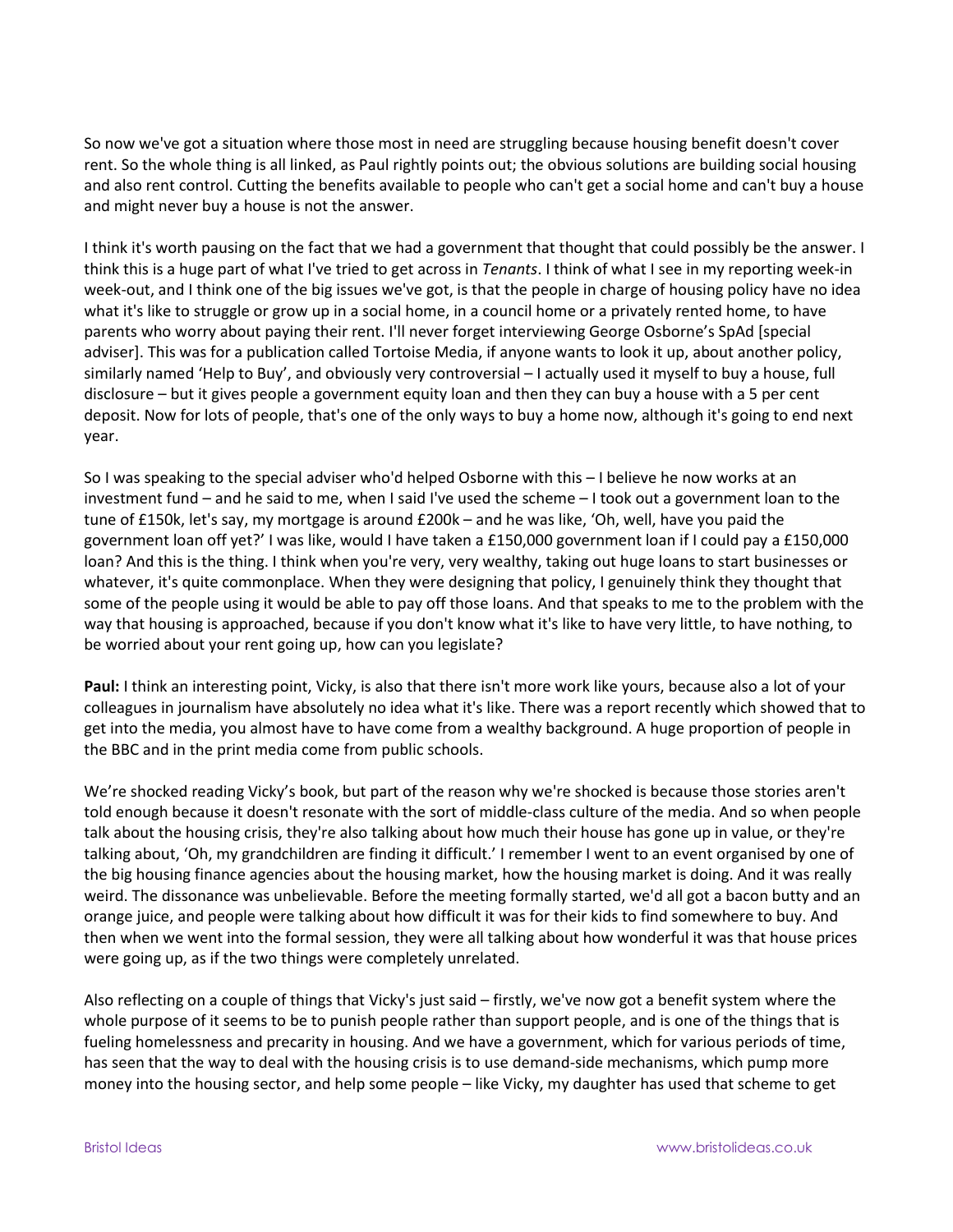housing – but the overall effect is to pump up house prices and values further. Now for those of us who own, we'd say, 'Oh, look, my house is worth more than it was before.'

I was reading this at the weekend [holds up *Sunday Times* magazine]. It's one of my favourite annual reads. It's the *Sunday Times* Rich List. There's a graph on page eight which says that the total wealth held by billionaires in this country is now over £650billion. Over £650billion. And that's partly fueled by things like Help to Buy, because the billionaires don't own one house that they're struggling to pay a mortgage or rent on – a lot of them own many, many properties. And the concentration of wealth in the country is increasing all the time.

And so Help to Buy is helping the growth of the super-rich within this country. It's not really helping the housing market. In fact, what it does is, progressively, these sorts of policies move more and more people further away from ever having the chance to own a home. Imagine if those sorts of figures – you're talking about tens of billions of pounds into Help to Buy – had instead gone into building social housing. We would be in a much different position now than we are, and a much different position to the one reported in Vicky's book.

**Andrew:** I want to come to another issue before we move on to another case study, which is, Vicky, in the book, you talk a lot about the importance of place and being established. And of course, if you rent a house, it's incredibly precarious. You can often only get an Assured Shorthold Tenancy, which is months rather than years, unlike people had in social housing before. You talk about this term 'root shock', which you got from Mindy Fullilove, and I was very much taken with that.

**Vicky:** I'm really pleased that this is something that that you picked up on, because I think something that I don't get to do as a journalist often, and there is good reason for this, is to really talk about the bigger ideas, right? When we're on deadline to get a paper over the line, and there's limited space and we're trying to explain what government policy is to our readers in a concise way, you don't always have the space to dig into the bigger points. It struck me that there is something really obvious missing from the national conversation about housing, which is what are we doing to people by allowing this economic injustice to continue? We know that evictions have a dire psychological impact. Let's remember Limarra – she ended up feeling suicidal because of what was happening to her, because her life was suddenly not in her control. Everything that she knew that was solid was pulled out from under her and she was thrown into the system, she couldn't navigate it, because it's really difficult to navigate, and everything she thought she was doing right no longer mattered. So I really wanted to speak to this, the psychological impact that I see and hear day-in day-out because I'm speaking to people who are experiencing housing stress.

And I came across Mindy's concept of root shock. She's written a brilliant book about it. She took the metaphor of root shock, which keen gardeners will know is when you move a plant, if you don't move it properly, and you don't put it in the right conditions, it will die and it will go into shock and your plant will not thrive in its new pot or flowerbed. So she took that metaphor to talk about the psychological impact of displacement that she had studied mostly in America. She'd looked at this after Hurricane Katrina, for instance, but she'd also looked at it when gentrification had occurred, and people were evicted in their neighbourhoods or displaced by proxy. She'd found that people would become distressed, anxious, depressed, suicidal, they would suffer from PTSD.

She's not the only person that's looked at this. There's a brilliant writer in the US also, Matthew Desmond, whose book *Evicted* I suppose has a synergy with *Tenants*. He's similarly – he's a sociologist – looked at how mothers in particular who are evicted suffer psychologically and become depressed. And I thought that Mindy's metaphor really gave a way of conceptualising what I think is missing from this conversation.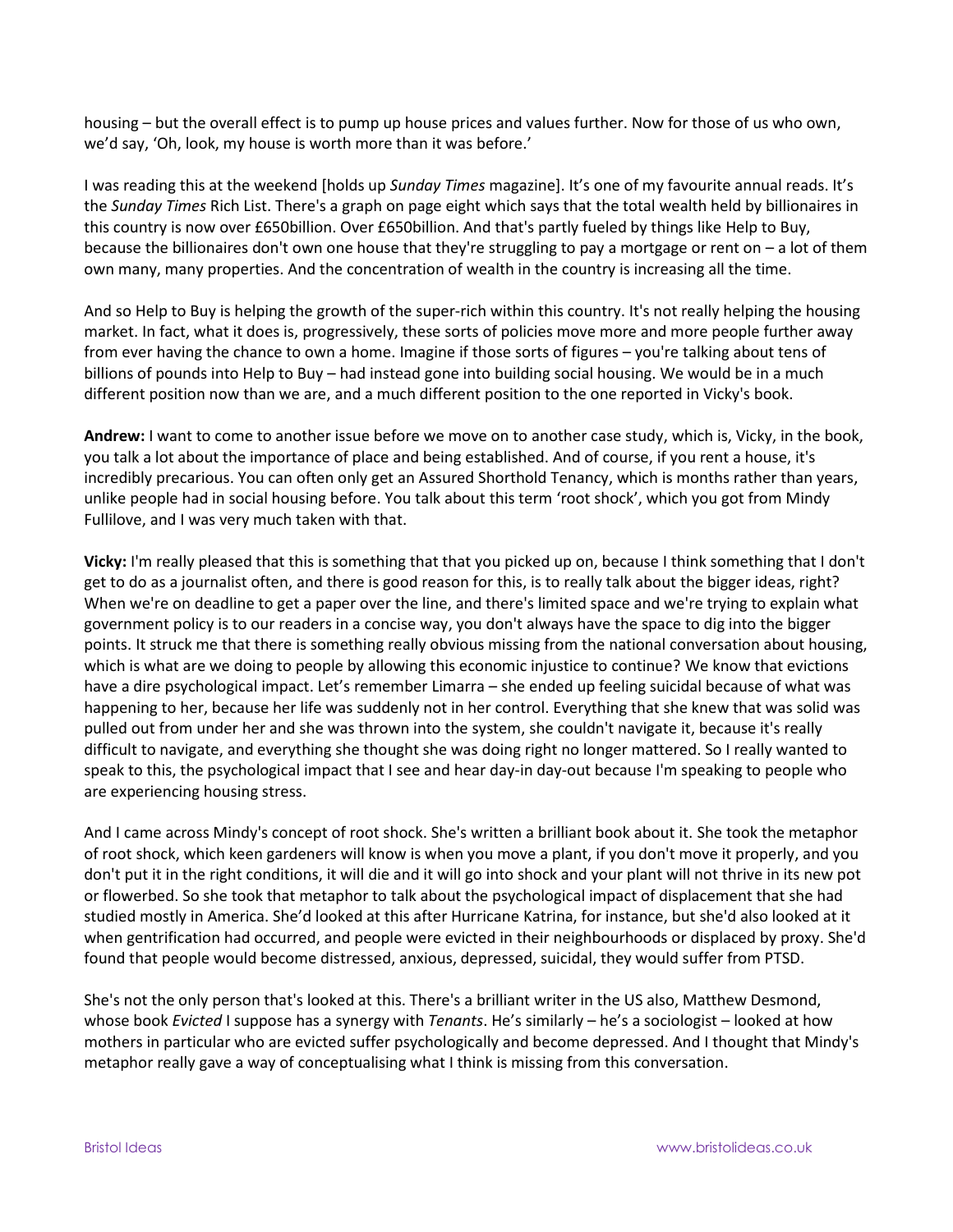As Paul notes, the story is often told through numbers, and we can keep talking about this, but at some point when you're saying, like, 22 million people, it becomes quite abstract. I can't picture those people in my mind - I don't know if you guys can – but I can, through Mindy's metaphor, understand what happens to a person, like a plant. Like, you wouldn't just rip a plant up and chuck it away. You wouldn't do that. You wouldn't do it to an animal. When animals are mistreated, we are all up in arms. Nothing gets people so cross as the mistreatment of animals in this country, and yet people all over Britain are being torn from their environments, from their homes, and discarded without proper support. And they are left with serious mental health issues, and their children are left with mental health issues.

A really important part of Limarra's story, that will be hard to read for a lot of people, is that her daughter started wetting the bed when they were in temporary accommodation. They were in a hostel where there were shared bathrooms, and she was so scared of going to the toilet that she would wet the bed. And of course, there are people who absolutely need temporary accommodation living in hostels, people with addiction issues, for instance, or who had previously been rough sleepers. And they absolutely need state support – I'm not saying that they don't for a moment – but it's not appropriate for a young girl and her young mother to be living alongside those people who have, though equally valid, very different needs. And Limarra's daughter will always have had that experience now. That can never be erased. That's root shock. And if we're not OK with other injustices, I struggle to understand why we're OK with this.

**Andrew:** And we all end up paying for this as well, because as you point out, the burden on the National Health Service of poor housing is substantial, a billion plus pounds a year.

**Vicky:** Yeah. I mean, what I would say about that – and I'm interested to know what Paul thinks – I don't think that the economic argument is the one that we should need to make to fix this, right? Yes, it's costing the state billions, because people are sick, because their homes are mouldy and damp, or they're anxious and depressed, and they end up in the NHS, and it's not economically efficient. It also means they are displaced, and they're not working because they're unwell. Absolutely all of that is true and bad housing makes people sick physically and mentally. I make that argument in the book, because, for whatever reason, and it really baffles me, the human and moral argument just hasn't won out. So I hope that those stats make the kind of people who think in terms of economic efficiency sit up and pay attention to this issue. But to my mind, having reported on this now for the best part of a decade, what we're doing to human beings should be enough. But I wanted the subtitle of this book to be 'the story of Britain's housing shame'. My publisher didn't agree with me. I still think it should have been the story of Britain's housing shame, because I think this is a national scandal and I think that as a nation, we should be ashamed of it.

**Paul:** I was just going say one of the things that for me is quite interesting is that a few years ago, Ken Loach brought out his film *I, Daniel Blake*. And one of the stories in there is about Katie I think it is, who is homeless in London and then sent to Newcastle, where she's got absolutely no family connections, no social support or anything else. People didn't believe it. They just thought it was Ken Loach going off on one. But as you can read in Vicky's book, that absolutely is happening, particularly for people in London, being shifted all over the country. And if it's not bad enough to lose your home and to be homeless, then to be effectively deported from where you live and ripped away from everything you hold dear, it's just piling in agony upon agony. It should be much more of a national scandal. Every now and then you will have a new story saying, you know, the London borough of X is sending people to Stoke-on-Trent, isn't this terrible? And then it gets five minutes' attention and then we move on to, I don't know, what's the latest dress that Kate Middleton is wearing or whatever it is that people obsess about.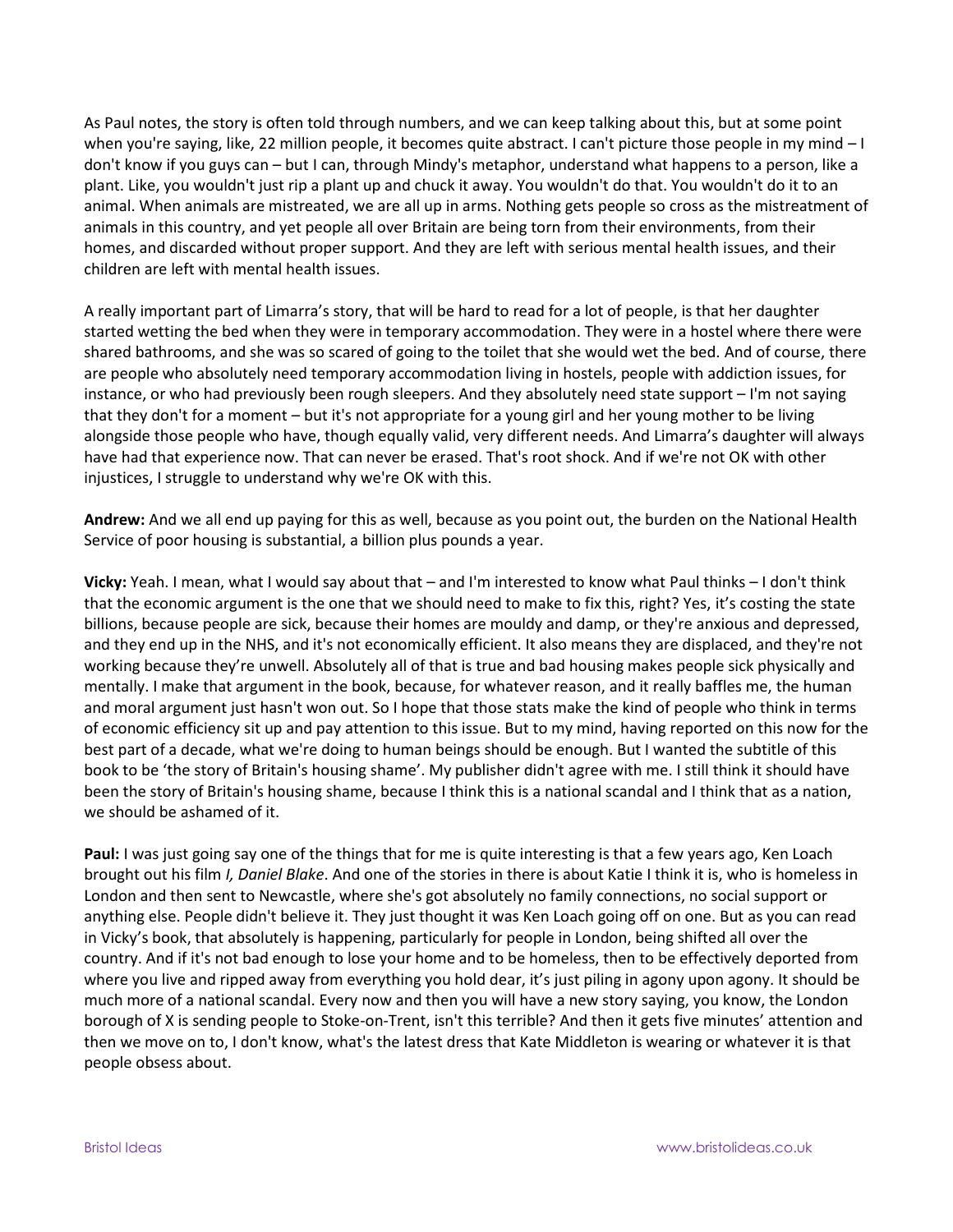I think the root shock idea certainly gelled with me, very much so, in terms of reading that analogy. The other thing is that quite a lot of plants die during that process. I'm not saying lots of people are dying, but lots of people's mental and physical health are massively undermined. It's just creating this huge trauma.

I wanted to quickly pick up, if I may – because I'm the numbers person here, I guess – this idea of the local housing allowance. Now, councils are told, 'you've got a responsibility to everyone who's homeless'. And you can again see in Vicky's book the way that some councils deal with that and the stress. One of the things that the council is supposed to do is try and find people placements in the private rented sector. Now I know in Bristol one year, we actually went back and looked at the stats, and I can't remember if it was 2018 or 2019, but in one year, we managed to find – of the over 1,000 families who came to the council, we were actually able to source six rented properties in the private sector that were at or below the local housing allowance. So the solution is a fantasy. It's an absolute fantasy to say to councils, 'your solution is to do X, is to give people X.' They might as well say to the council, 'the solution to homelessness is to give homeless people a unicorn.'

**Andrew:** Let's continue talking about Bristol. Vicky, you start each section of the book with a little summary of the housing market and the rental market in a place. And Bristol is one of those sections. Can you just give us a couple of those figures for us that you talked about there?

**Vicky:** Well, I don't have the latest stats to hand. But I know that rents – I mean, Paul will know – since the pandemic, rents in Bristol have skyrocketed, and so have house prices, and that's a trend that we've seen nationally. According to the latest House Price Index – and obviously this is a national average – but house prices have hit a record high for the tenth consecutive month. Bristol, of course, has been really, really impacted by this, because it is a place where a lot of people move when they can't afford London. I know someone who's just made that move. And of course, it's not their fault, because they've got to move somewhere. This isn't the responsibility of individuals who are searching for something more affordable than the southeast or even indeed cities in the north, which are increasingly unaffordable too. But, of course, that then has a knock-on effect.

So in Bristol, house prices are getting more expensive, rent's getting more expensive. That's a trend that's been going on and on now for years, and what that does is price local people out. So another story that's come out of that is quite a lot of people from Bristol wanting to move to be closer to the sea. So where do they go? Oh, Western-super-Mare is by the sea. Not that expensive, because it's been allowed to fall into disrepair. Now rents in Weston-super-Mare and house prices in Weston-super-Mare are going up.

So I think this story of migration and house price inflation has to be considered nationally. And I think the story of Bristol is so important, because it has become somewhere that people go because it's more affordable than the South East, but of course that has an impact on the local community.

When Paul and I met and had a coffee in Bristol many years ago now, we also met with Henry Palmer, a local person and author of the book *Voices of Bristol: Gentrification and Us*. I was so inspired by Henry because he grew up in Bristol. He's from Bristol, his family are from Bristol. He is Bristolian – it runs through his blood fiercely. And what he has seen happen – he's in his early 20s – what he has seen happen to his hometown has caused, I think, what we might call a form of root shock, where he has effectively been priced out of the market. And I think his story is a kind of a shorthand for what I imagine a lot of people in Bristol feel. How we mitigate that is complex but not impossible.

**Andrew:** Paul, you tried to mitigate some of these problems when you were Cabinet Member for Homes and Communities. What did you try and do? And what stopped you doing what you wanted to achieve?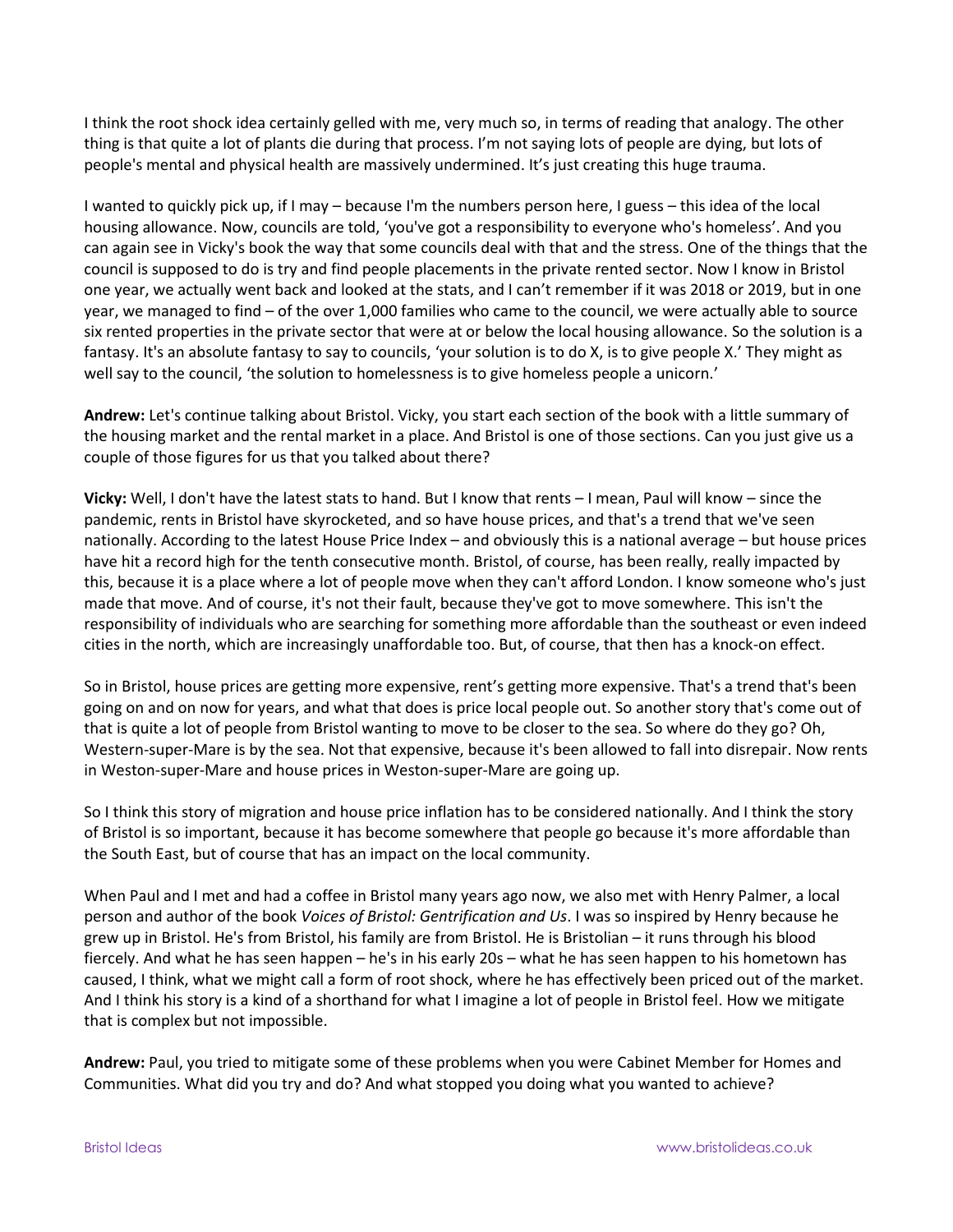**Paul:** I did talk to a lot of academics and said, 'What can you do to counter gentrification?'. And we've seen it happening across the whole of the world, or the Western world, that particularly city centres in older cities have become. Actually in the '70s, they were very unpopular and everybody wanted to move out of them into the suburbs, then people have moved back in and displaced whole communities. When I've talked to the academics, they said there's only one thing, there's only one thing that you can use to counter gentrification. You can't use market mechanisms because gentrification is a market mechanism. The only way you can counter it is by building more social housing, which is social housing in perpetuity, so not with a Right to Buy, in those areas which are gentrifying, because only that will secure the ability of people on lower incomes, medium incomes even, to continue to live in those areas.

Now, when I came in, and this is described in Vicky's book, the council was progressively selling off city-centre properties to get money to fund other housing. And what you were seeing is, of course, that any new social housing that was being built was tending to be built on the outskirts, this idea that poor people live further and further away from city centres. And so we stopped the sales of those houses, and we also talked to housing associations because they were also selling their properties as well, because the financial pressures on them was to dispose of those older, more difficult to repair – and now to decarbonise – so that by selling one property, they can build three somewhere else. In Bristol, we tried to reverse that trend by getting more social housing built in the centre, with very aggressive use of the planning rules, not selling land that the council owned but using it for the council to build itself, by setting up a local housing company which could also develop sites in the centre of the city. But it's not enough, the finances of councils, the weakness of the planning system, all mitigate against the extent to which you can do that. But we did the best that we could at the time, and councils up and down the country are fighting a bit of a losing battle on this.

One of the things that does always worry me though, and I'm sure I'll get into trouble for saying this, is that some people talk about putting Bristol on the map – 'we must put Bristol on the map', right? When you do that the map that you're putting Bristol on is to say to people come and buy a house here. Move out of London, Bristol is as good as London, sell your property in London and come to Bristol. And what that does is it fuels gentrification and it fuels the rises in rents and house prices within the centre of Bristol. So 'put Bristol on the map' might as well be subtitled as 'gentrify Bristol'. It's a real problem.

The last year that I've seen stats for, over 4,000 people moved from London to Bristol. That's quite a significant number, if that's happening year on year on year. And you can sell a flat in London and buy a really nice house in Bristol or buy a flat and have a lot of money left in your pocket, maybe give some money to your kids to help them try and buy a house, but what it does is it accelerates that gentrification of central areas, which basically leads to social segregation. It's a form of social cleansing by stealth. And the danger is you end up with cities – not just Bristol but elsewhere – where you either live in a gated community or a ghetto. That's the way that the housing market moves people if you don't purposely ensure that there's social housing everywhere, and lots of it.

**Andrew:** And Paul, you had a target when you came in to deliver housing. But there's a time issue, isn't it? You can't do this quickly. There's a lot of things you have to go through to build housing. We had a pandemic. But the numbers are beginning to increase now, aren't they, I think, in house building in Bristol?

**Paul:** Yes, they are. I know there are some people in this sort of YIMBY movement, who just say if we just build lots more housing we'll solve the problem. But it is about who owns that housing. It isn't just about the numbers, it's about the tenure. So it does have to be social housing, hopefully, council housing that's being built…We did have a target around the amount of social and affordable housing we wanted to build. And it was interesting – before we came in as an administration, there was practically no social housing being built in the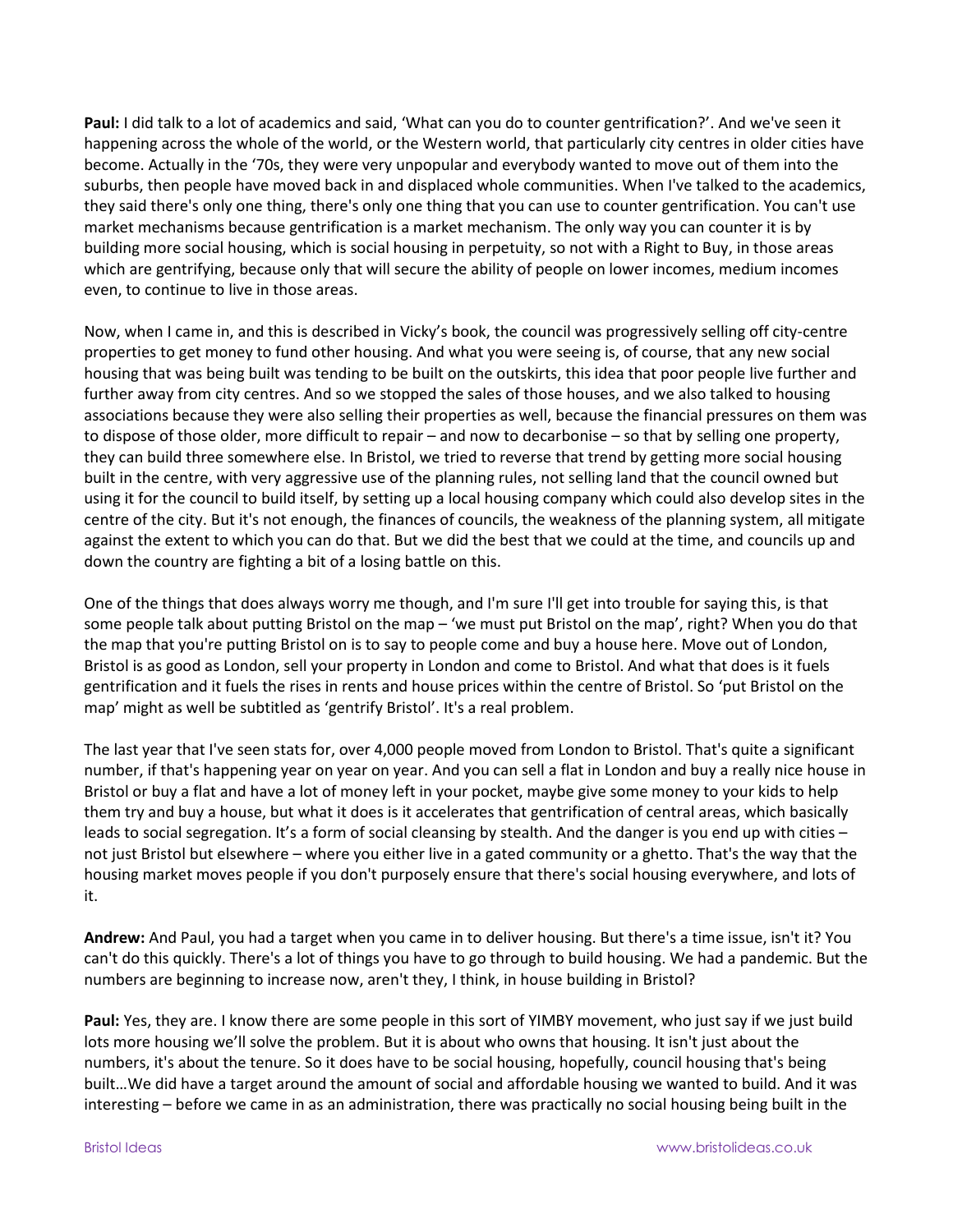centre of Bristol. So the planning system is quite easy to game for developers, so they would game it and would say it wasn't affordable for them, wasn't viable for them to provide social housing in central areas. That was true in the centre of Bristol, true in the centre of Bath, true in the centre of Manchester, true in the centre of Birmingham and some of the London boroughs as well. If councils aren't given the powers to actually make that difference, it becomes really, really difficult. We actually got that number up to approaching 20 per cent, which is still nowhere near high enough, but we had to move a lot of levers to be able to achieve that: financial and planning levers.

**Andrew:** When I when I was reading the book, Vicky, I thought a lot about my own family's experience with housing. When my father, who then had two children, and my mother, were living in Northern Ireland, my father got a job in the Goodyear factory in Wolverhampton. He was a clerk, so kind of lower middle-class, I guess. And he went to the council and talked about what housing was available and was actually given a choice. He turned down the first one that was offered; he wanted to move slightly further out of Wolverhampton. So he had the choice. He had long-term tenure, too - I guess it was lifetime tenure in those days.

I shudder to think, really, how things might have been different if he'd been in a precarious home. They brought up, in the end, five children and fostered two others. And then when I moved out and went to university, I shared a house, which was fine for a few years but I couldn't have taken more than four years of that, to be honest. And I was fortunate enough to be able to buy a house – and of course I've moved a couple of times since then – which has increased substantially in value. But I do think how different my life would have been if we hadn't had that council house.

There are many pressures on housing you write about in the book. Two struck me. One was those who are going to be renting into retirement, not having been able to buy a house, build some equity up and actually save decently for a pension because their rental is so high. And the second is the ongoing continuation of inequality that develops because of all this.

**Vicky:** Absolutely. I think you've shared a really, really important story there, right? Because what you're talking about is what housing security can do for people. I think when people have housing security, they can, for instance, foster people who need homes. That's a really important thing to be able to do for the community and for society. They can do things like you're doing right now, which is chair this talk and think about big ideas. And this is something that I wanted to get across. Because there is no way I could do the work that I do if I didn't have housing security. I'm very aware of that. And I'm very aware of how much my life has changed since I've owned this flat and not been renting.

I think what I would like to spark, if possible, is a conversation that moves beyond 'we've got a housing crisis, it's really bad, how do we fix it?' because we know how to fix it: build social homes, regulate rents, and if you wanted to get really radical look at some measure to control house price inflation. We know how to do it.

What I think is missing is I suppose what I loosely call in the book 'the politics of possibility'. It's 2022. I have a phone in my pocket that is more powerful than the computer that sat downstairs in my parents' house when I was a kid. Look at how far we've come in such a short space of time. We can go to the moon pretty easily – that has happened in my dad's lifetime. And yet, we can't house people. And in doing so, by allowing this crisis to continue, and allowing precarity and instability and all of the pain that this causes for people to continue, we're keeping people oppressed. I really think that.

And I want to talk about the intersectionality of this, right? Who's hit the hardest? People on low incomes, people of colour, women – particularly women with children who are parenting on their own. We are keeping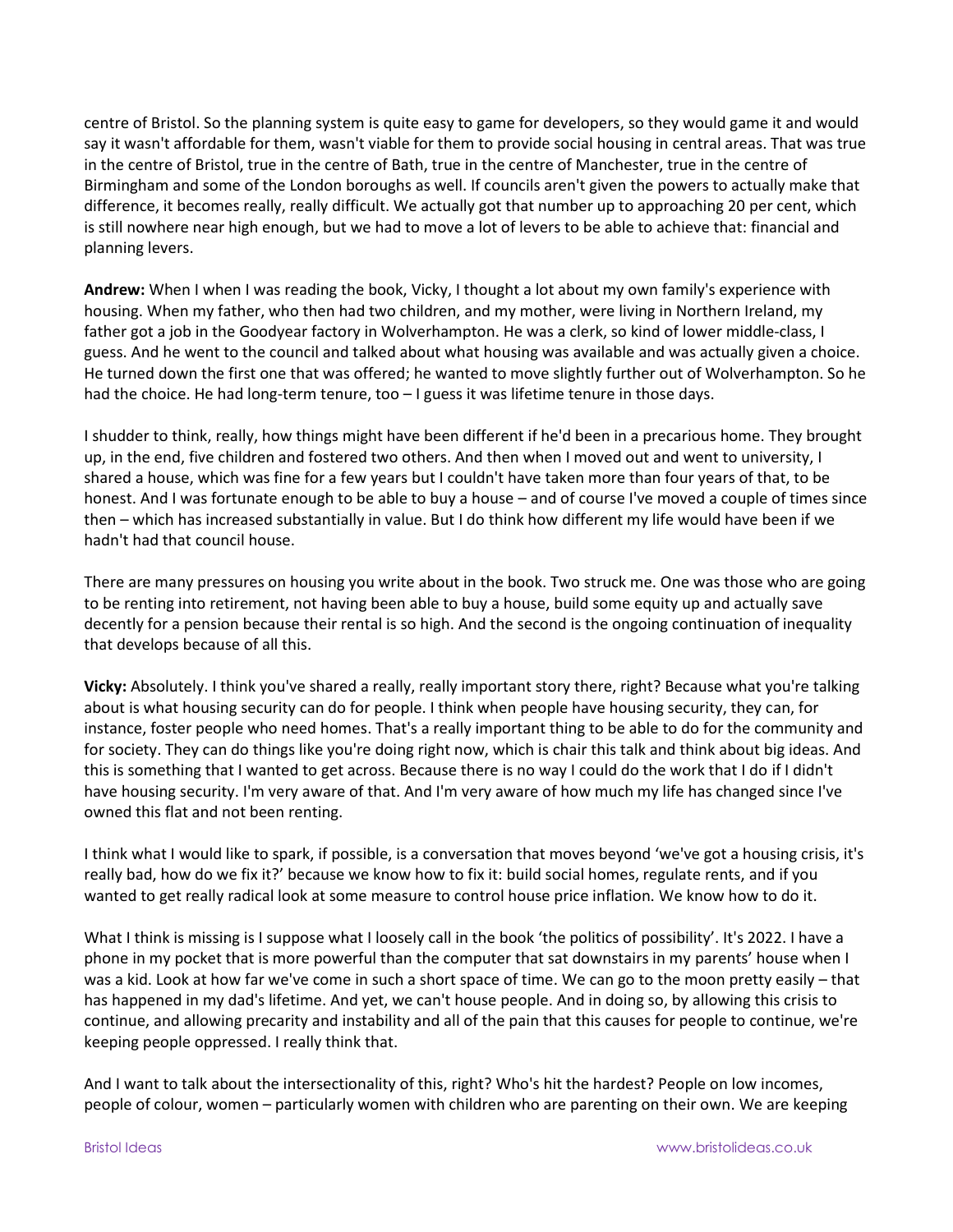people subjugated and oppressed, and we are denying them the opportunity to do great things. And by great things, I don't mean become entrepreneurs and make loads of money, although they may well go on to do that. I mean support their community, foster other people's kids, help out, contribute great ideas, open, I don't know, community centres. The possibilities of what we could do as a society, if we just gave everyone a home, are endless.

And I think we would immediately, overnight, just erase so many harms, so many social harms. And it would have a direct impact on so many other policy areas, right? That's also what's so important here. This is about social justice, because it's also about what happens at the Department of Work and Pensions with the benefits bill and people who are struggling to make ends meet. And it's also about what happens with crime and young people falling into crime. We talk about that as though it's not related to housing. It's related to gender equality, and yet we talk about the housing crisis as though it's not directly related to the fact that women and men still don't have parity. But of course, if men on average earn more than women, and housing keeps getting more expensive, women are going to suffer more. It's related to race, of course. Black people are more likely to become homeless than white people. If we made sure that everyone had a stable home, we would go some way towards sorting out the issue of racism. Because if you give people a stable base, then at least, *at least*, they can work from there.

So I think that is really what I hope this book gets across. Because I think it's important to have the detailed policy discussions, but like Paul, week-in week-out I go to these events, and people will talk about the housing market, and they talk about the benefit system, they talk about building social housing, as though it's all in the abstract. And it's not. We're cutting people off at the knees in life and stopping them from doing whatever it is they want to do. And I think that is so basic, but it's also, to me, such an exciting and positive thing to take away from what might happen if we actually gave people true housing choices like the one you just described. Because who knows what they'd come up with.

Like I said, we can go space now. My iPhone is more powerful than the computers that we had ten years ago, and that's getting smaller and smaller, and it sits in my pocket, and in ten years' time, I probably won't even have a phone, just like a chip in our brains or whatever, I don't know (I actually don't particularly want that to happen). But my point is that we're not progressing, humanity is not progressing, while we keep people oppressed and poor and unwell because something as basic as shelter can't be guaranteed.

**Andrew:** Paul, Vicky talks about the need to embrace idealism. What do you want? What would you need to deliver the kind of housing programme you want to do?

**Paul:** I mean, it's really boring, isn't it? Because what I think the answers are are exactly the same as what Vicky has been saying now. The first thing, we need some humanity. When we're looking at social policy. One of the things that housing people say is that there's no point talking to whoever the government housing minister is about housing policy because they aren't going to be there longer than nine months on average. And also they've actually got no power, because all the decisions on housing policy are made in the Treasury. And I'm sure people are wrong, but they feel that the Treasury is not human in the way that it operates and it makes decisions. It's looking at markets and it's looking at tax income and it's looking at trade figures. It's not looking at the sort of people and the sort of stories that you see in Vicky's book. Civil servants in the Department of Levelling Up might read Vicky's book, but I bet you civil servants in the Treasury don't, and would have no real understanding.

The answers are clear. We have to build lots more social housing, we have to bring in rent controls. I'm really worried, actually, that people get a bit carried away. The government have just published a bill where they're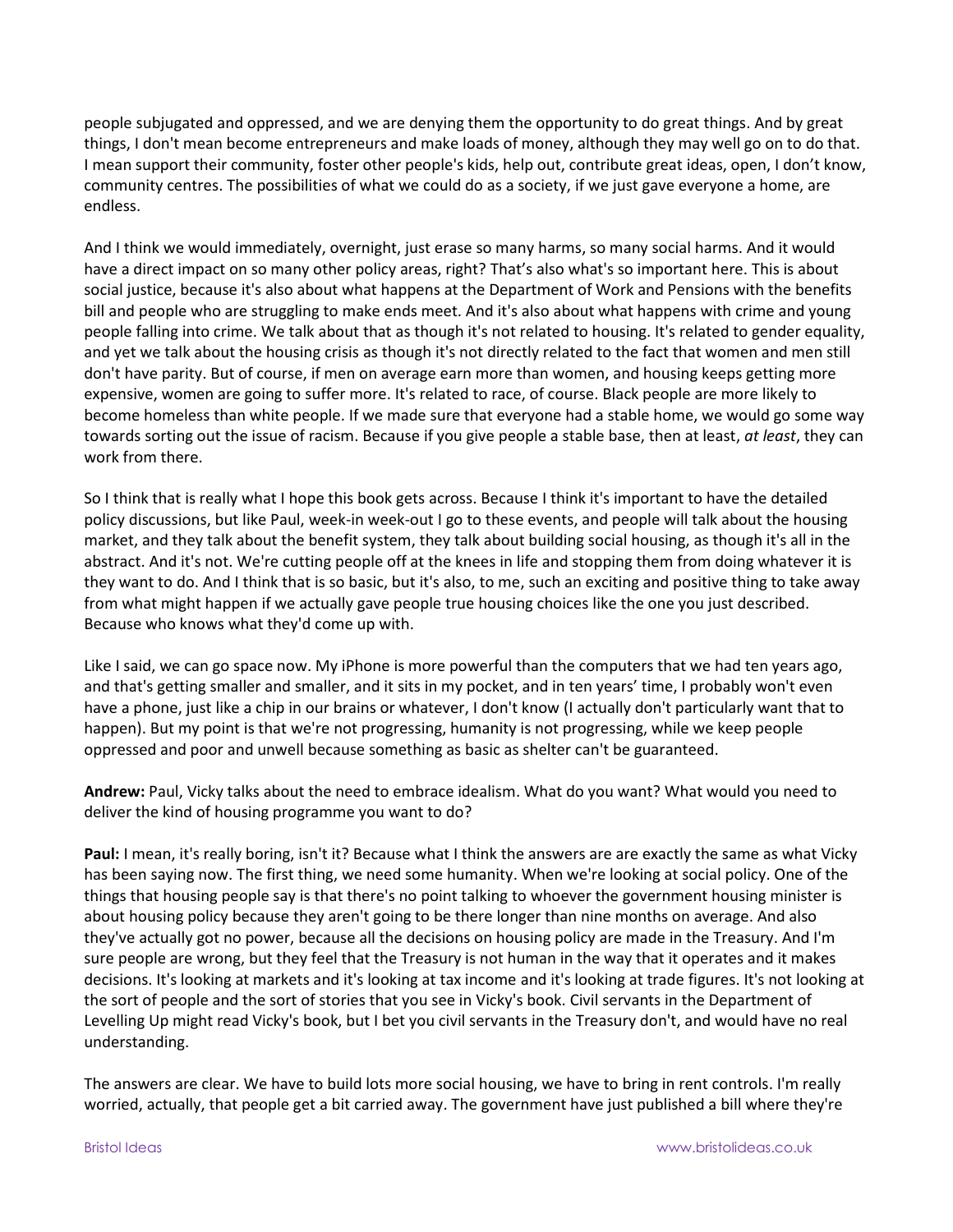going to take away Section 21, no fault evictions. As if that solves the problem. But actually, the government has also said they're going to make it easier to evict people because of rent arrears. There's no control on private sector rent. So if as a landlord you want to get rid of somebody, you just bump up their rent, force them into arrears, you evict them, they've got no legal right to be rehoused because they're intentionally homeless, because they made themselves homeless because they didn't pay their rent, and they've also got a huge debt hanging over them. So there's a danger that if you don't do all the things at the same time, you actually make the position worse. So rent control is absolutely crucial.

And, initially, what you'd want is councils to be able to enter the market and buy up those council houses that were sold – not the ones that are owned by the people who bought them and are continuing to live in them – but the 40 per cent, over 1,000,000 council homes, that are now in the ownership of private landlords. You could start to move things very quickly. You need to change the planning rules so that developers can't wriggle out of providing social housing. One of the ways they do it is by putting a very high spec on their building, making it very expensive and exclusive, and then saying, 'We can't afford to provide any social housing, because it costs so much for us to build it at this high spec.' So there needs to be much more power in in the planning system to deal with this.

You need a benefit system which actually supports people. It's supposed to be a safety net, but it's a safety net with no netting across. It is something that lots of people fall through. I was talking to somebody who lives in one of our homes on Monday. He's got no job, because he used to work for his dad and his mum and dad split up and his dad disappeared. So he can't work for his dad anymore. He can't face claiming benefit, Universal Credit, he just can't cope with it. So he's somebody who's basically fallen completely through the cracks. He's got no income whatsoever. He lives on what people in his family or other people that he knows will make available to him, because the collective of the systems is so oppressive that people don't enter it. And there are an increasing number of people, I think, in that position is as well.

So we have to join up all these different things. It's not hard. The barrier to a lot of this is the mindset of the Treasury. I think that's true of whoever's in government. The housing crisis has been building for 40 years. It's not something that just happened yesterday, or even in 2010 when the coalition was elected. Those reforms from the 1988 Housing Act, the loss of the fair rent, were not reversed by the long Blair and Brown governments. It's not about saying it's all down to one party. All the three main parties in this country have been in power during this period, and none of them have really managed to deal with it.

**Andrew:** Vicky, reading your book, it's packed full of solutions. You know that the ideas are there and the solutions are there. There seems to be the lack of will in national government as Paul has been talking about. Do you have any hope that someone like Michael Gove will change things, particularly in terms of the levelling up agenda?

**Vicky:** I've given him a copy of the book. But do I have any hope? Well, yes, I think it's always important to have hope.

**Paul:** Have you given it to Rishi Sunak?

**Vicky:** I'm trying to get it into his hands, because you're quite right – the left hand in government has to know what the right is doing. Let's take the pandemic stamp duty cut, which is part of the reason house prices are so inflated at the moment, although not the whole picture. What's the point of all of these policies if we're going to have the Treasury pouring petrol on house prices?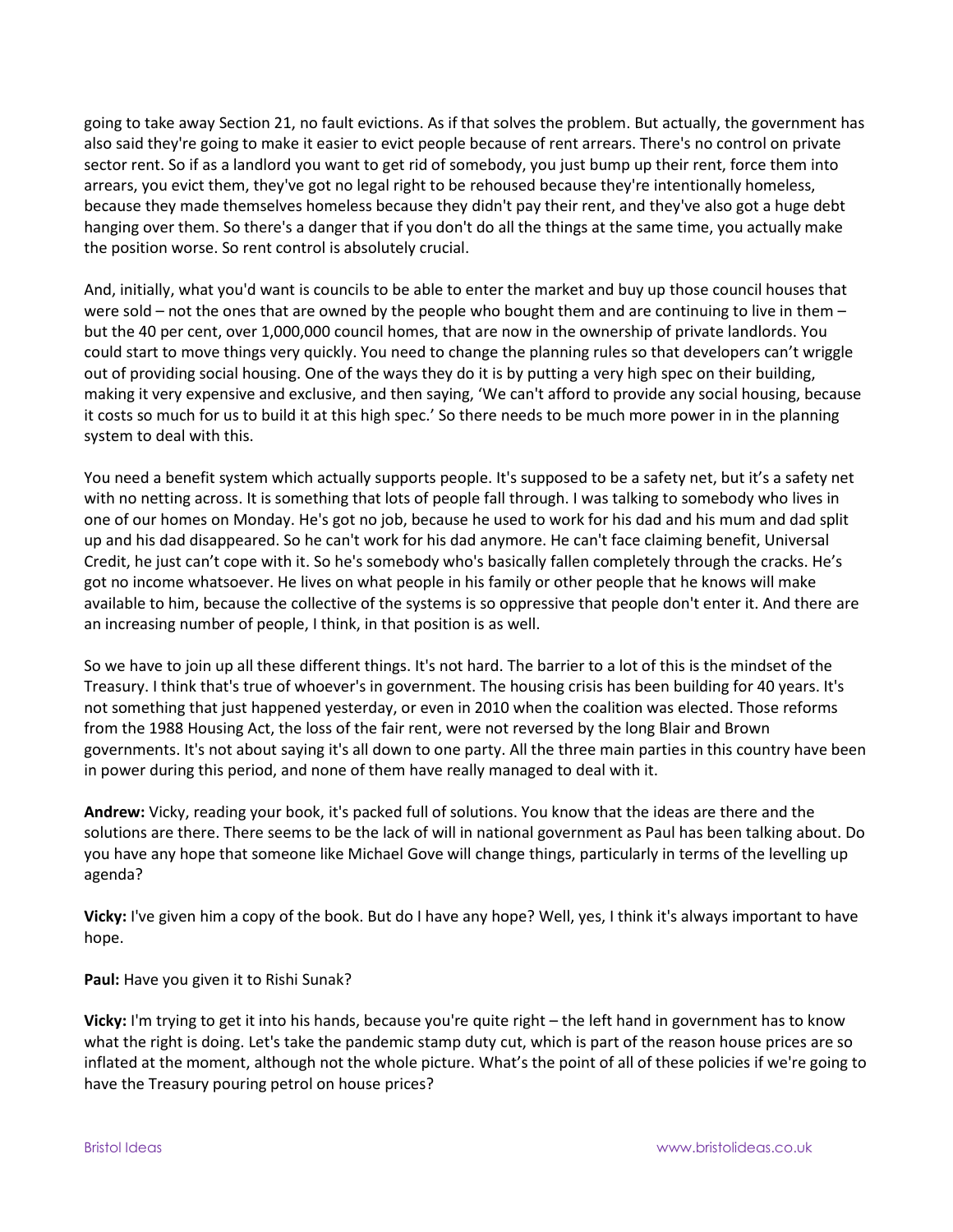But do I have hope? Yes, because you have to. I don't think that means being Pollyanna-ish and thinking that it will be easy. I don't think it means a naïve hope, like, oh, if I just sit here, everything will work itself out. But I think you have to have hope that in the end, someone will see sense. I think Gove is across this agenda. I think he understands it better than most. I think he has done the reading and talked to the right people. He's listening to experts, despite his EU referendum comment about how people have had enough of experts. And I think that is something. But what it would take is a mindset shift in Westminster.

And there's a bigger problem here, too, which is that the housing market is a really, really big driver of our GDP. We don't really make that much in this country anymore. And actually, for financial services, mortgage lending and servicing loans is pretty lucrative. That's another big problem that we've got. But I remain hopeful that change is possible. And the reason that I have that hope is not because of what I see in Westminster and Michael Gove saying all the right things, it's because of the people I meet every day who, even though they've been at the sharp end of this, want to tell their story, want to make a difference, want to vote in a way that is going to change things not for them, but so that no one ever has to go through what they went through. And everyone I spoke to for *Tenants* – and as you alluded to earlier, there could have been hundreds and hundreds of people in this book – and they've all said similar things to me, which is like, 'I want to talk about this so it doesn't happen to anyone else.' And I think eventually, public opinion is going to get to the point where politicians can't ignore this issue anymore.

And that's how politics works. That is how ideas get to the mainstream. That is how the Overton Window, as political scientists like to call it, shifts. Politicians have to get elected so ultimately they'll do what people want. We know from the polling since the pandemic that there are more people in favour of the welfare state than there have been in decades. So I think things are moving and I think things are changing. I think we've seen, during the pandemic, what a groundswell of people coming together in coalition really can do. I think that's really what I took away from the, quite rightly, the attention that Black Lives Matter got after the murder of George Floyd. Black Lives Matter was not a new movement. It was not a new concept. Anti-racism is not a new thing. But enough people came together around a particular event to push that conversation forward. So I think whatever the issue is, it's possible. That's what gives me hope, just seeing how people respond when they've had enough.

I think with housing, it feels to me like we're reaching a tipping point, based on the stories I'm hearing and what I'm seeing when I'm out and about, and I think if enough people could come together around the issue – and I understand why it's challenging because it's so complex, and it's like, Local Housing Allowance, Section 106, this Housing Act, that Housing Act, it's like what is going on? So that's why we just have to boil it down – everyone needs a home. So let's sort that out and then we can all move on.

**Paul:** I think it's really great to see organisations like ACORN and people – you know, ACORN in Bristol, which is now a national movement – coming together to give renters a voice and basically build grassroots unions. It's really interesting, isn't it, because part of the response of the government to knowing that they're losing votes amongst private renters is just to make it more difficult for them to vote. It's bringing in ID rules on voting, for example, which they know will hit the poorest much more. All the groups that are going to be less likely to vote as a result of those changes are young, single women; people from ethnic minority communities; people with poor mental health; and a whole load of other groups of people. Wealthy people have all got passports, and most of them have got driving licences and are used to carrying an ID around with them everywhere. Lots of poor people haven't got those sorts of ID and in fact some of them are quite worried about carrying ID around with them, particularly with a government going to increase stop and search, for example.